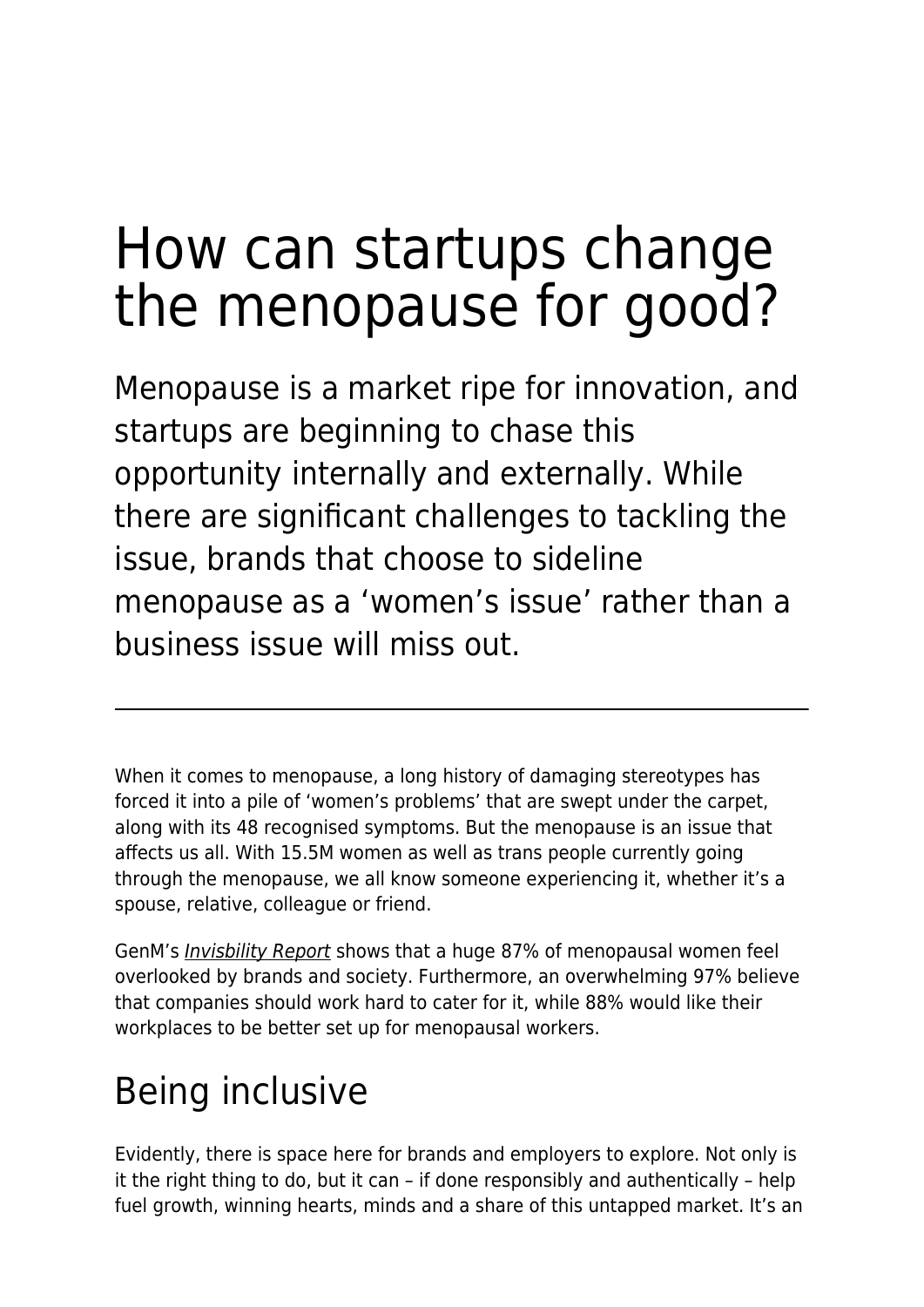opportunity that startups would be foolish to ignore.

#### As the saying goes, change starts from within; there's no point catering for menopausal consumers without practicing what you preach internally.

Menopausal women are the fastest growing demographic in the workforce. They offer a wealth of valuable skills and experience which employers can't afford to ignore. But with one [study](https://www.peoplemanagement.co.uk/news/articles/quarter-women-with-serious-menopause-symptoms-have-left-jobs%23gref) showing that a quarter of women with serious menopause symptoms have had to leave their jobs, this is exactly what is happening.

What's more, with the Invisibility Report revealing that 75% of menopausal women still feel that the it cannot be openly discussed, employees with symptoms are suffering in silence. Creating an environment where those in this life stage feel valued and supported is vital, and ensures you'll get the best out of them, whilst helping to improve employee satisfaction and retention.

### A startup approach

Naturally, startups are more agile than big companies. They can respond much faster to the needs of their consumers and staff, often beating longer-standing industry players at their own game. Startups can use this advantage to develop products and services that fulfil menopause-specific needs faster than competitors. They can also review their existing ranges, and if relevant, improve how they are signposted and marketed to *[menopausal](https://www.maddyness.com/uk/2021/07/19/bia-care-launches-virtual-clinic-to-deliver-modern-menopause-care/)* consumers.

Take *[HotTea Mama](https://www.hotteamama.com/)*, for example. The UK tea brand saw an opportunity to reach the menopause market and ran with it, launching an award-winning blend to support the body through the tough menopause transition.

Another success story in the menopause arena is **[Elle Sera](https://elle-sera.com/).** Launched during the pandemic, the daily supplement brand is changing the menopause conversation and uplifting women's wellbeing. The brand's Empowerment Pill helps alleviate some of the most common menopausal symptoms, like loss of libido, fatigue and low mood.

As GenM founding partners, both Elle Sera and HotTea Mama have joined our